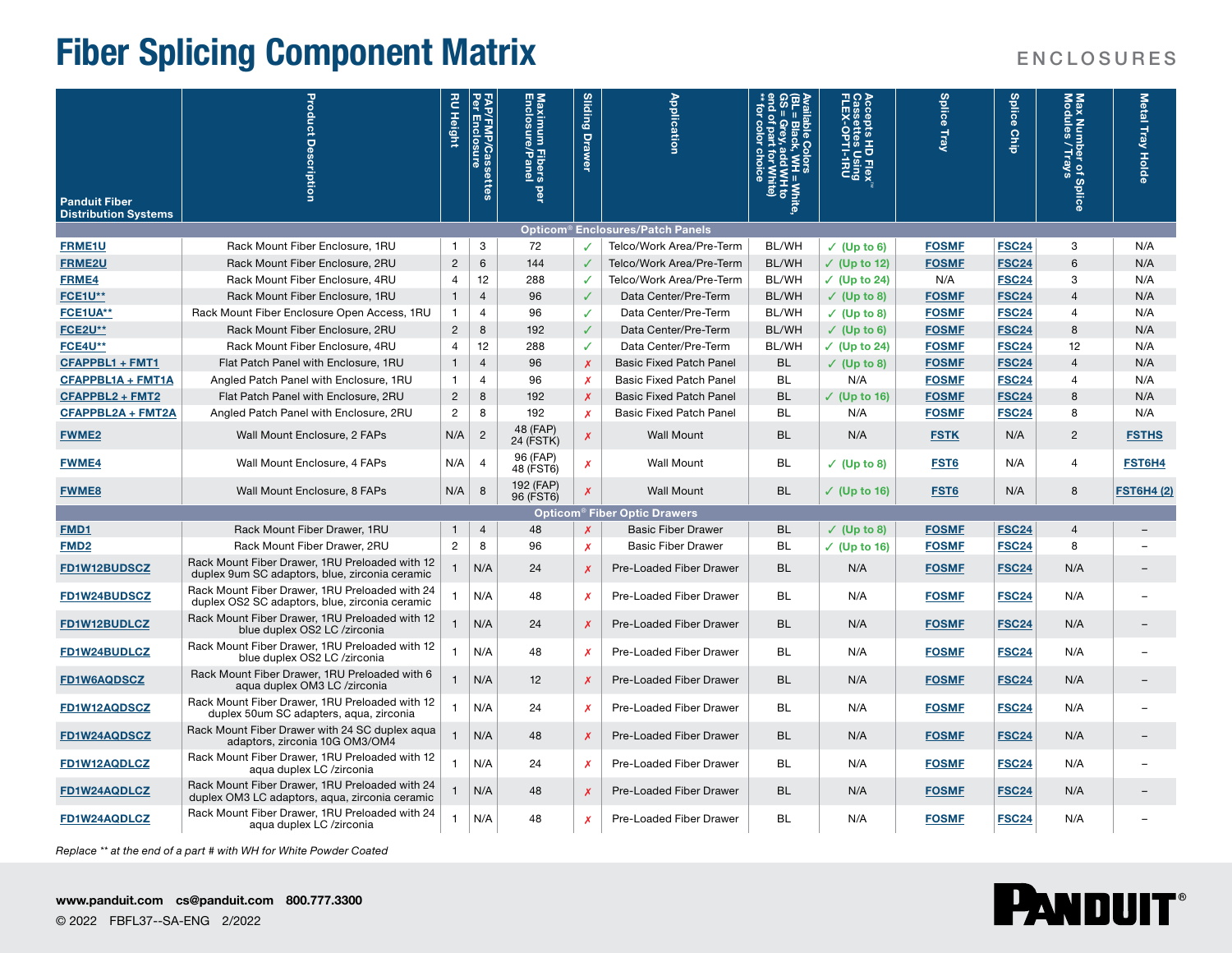## Fiber Splicing Component Matrix ENCLOSURES (CONT'D)

| <b>Panduit Fiber</b><br><b>Distribution Systems</b> | <b>Product Description</b>                            | <b>RU Height</b> | FAP/FMP/Cassettes<br>Per Enclosure | Maximum Fibers<br>Enclosure/Panel<br>per | <b>Sliding</b><br><b>Drawer</b> | <b>Application</b>                           | 10 =<br>이후<br>Available Colors<br>(BL = Black, WH = White,<br>GS = Grey, add WH to<br>end of part for White)<br>for color choice | Accepts HD Flex"<br>Cassettes Using<br>FLEX-OPTI-1RU | <b>Splice Tray</b>                                    | Splice Chip | Max Number of Splice<br>Modules / Trays | <b>Metal</b><br>$\sqrt{2}$<br>Holde |
|-----------------------------------------------------|-------------------------------------------------------|------------------|------------------------------------|------------------------------------------|---------------------------------|----------------------------------------------|----------------------------------------------------------------------------------------------------------------------------------|------------------------------------------------------|-------------------------------------------------------|-------------|-----------------------------------------|-------------------------------------|
|                                                     |                                                       |                  |                                    |                                          |                                 | HD Flex <sup>™</sup> Enclosures/Patch Panels |                                                                                                                                  |                                                      |                                                       |             |                                         |                                     |
| <b>FLEX1U04</b>                                     | 4-Port HD Flex™ Enclosure, 1RU                        | $\mathbf{1}$     | 18                                 | 144                                      | ✓                               | Data Center/Pre-Term                         | <b>BL</b>                                                                                                                        | N/A                                                  | <b>HD Flex<sup>™</sup> Splice</b><br><b>Cassettes</b> | N/A         | 18                                      |                                     |
| <b>FLEX2U04</b>                                     | 4-Port HD Flex <sup>™</sup> Enclosure, 2RU            | $\overline{c}$   | 36                                 | 288                                      | √                               | Data Center/Pre-Term                         | <b>BL</b>                                                                                                                        | N/A                                                  | <b>HD Flex<sup>™</sup> Splice</b><br><b>Cassettes</b> | N/A         | 36                                      |                                     |
| <b>FLEX4U04</b>                                     | 4-Port HD Flex <sup>™</sup> Enclosure, 4RU            | 4                | 72                                 | 576                                      | ✓                               | Data Center/Pre-Term                         | BL                                                                                                                               | N/A                                                  | <b>HD Flex<sup>™</sup> Splice</b><br><b>Cassettes</b> | N/A         | 72                                      |                                     |
| FLEX1UPN04                                          | 4-Port HD Flex <sup>™</sup> Panel, 1RU                | $\mathbf{1}$     | 18                                 | 144                                      | X                               | Data Center/Pre-Term                         | <b>BL</b>                                                                                                                        | N/A                                                  | <b>HD Flex<sup>™</sup> Splice</b><br><b>Cassettes</b> | N/A         | 18                                      |                                     |
| FLEX2UPN04                                          | 4-Port HD Flex™ Panel, 2RU                            | $\overline{2}$   | 36                                 | 288                                      | X                               | Data Center/Pre-Term                         | BL                                                                                                                               | N/A                                                  | <b>HD Flex<sup>™</sup> Splice</b><br><b>Cassettes</b> | N/A         | 36                                      |                                     |
| FLEX4UPN04                                          | 4-Port HD Flex™ Panel, 4RU                            | $\overline{4}$   | 72                                 | 576                                      | $\boldsymbol{x}$                | Data Center/Pre-Term                         | <b>BL</b>                                                                                                                        | N/A                                                  | <b>HD Flex<sup>™</sup> Splice</b><br><b>Cassettes</b> | N/A         | 72                                      |                                     |
| <b>FLEX1U06**</b>                                   | 6-Port HD Flex™ Enclosure, 1RU                        | -1               | 12                                 | 144                                      | ✓                               | Data Center/Pre-Term                         | BL/WH                                                                                                                            | N/A                                                  | <b>HD Flex<sup>™</sup> Splice</b><br><b>Cassettes</b> | N/A         | 12                                      |                                     |
| <b>FLEX2U06**</b>                                   | 6-Port HD Flex <sup>™</sup> Enclosure, 2RU            | $\overline{c}$   | 24                                 | 288                                      | ✓                               | Data Center/Pre-Term                         | BL/WH                                                                                                                            | N/A                                                  | <b>HD Flex<sup>™</sup> Splice</b><br><b>Cassettes</b> | N/A         | 24                                      |                                     |
| <b>FLEX4U06**</b>                                   | 6-Port HD Flex™ Enclosure, 4RU                        | $\overline{4}$   | 48                                 | 576                                      | √                               | Data Center/Pre-Term                         | BL/WH                                                                                                                            | N/A                                                  | <b>HD Flex<sup>™</sup> Splice</b><br><b>Cassettes</b> | N/A         | 48                                      |                                     |
| FLEX1UPN06**                                        | 6-Port HD Flex™ Panel, 1RU                            | $\overline{1}$   | 12                                 | 144                                      | $\boldsymbol{x}$                | Data Center/Pre-Term                         | BL/WH                                                                                                                            | N/A                                                  | <b>HD Flex<sup>™</sup> Splice</b><br><b>Cassettes</b> | N/A         | 12                                      |                                     |
| FLEX2UPN06**                                        | 6-Port HD Flex™ Panel, 2RU                            | $\overline{2}$   | 24                                 | 288                                      | $\boldsymbol{x}$                | Data Center/Pre-Term                         | BL/WH                                                                                                                            | N/A                                                  | <b>HD Flex<sup>™</sup> Splice</b><br><b>Cassettes</b> | N/A         | 24                                      |                                     |
| FLEX4UPN06**                                        | 6-Port HD Flex <sup>™</sup> Panel, 4RU                | $\overline{4}$   | 48                                 | 576                                      | $\boldsymbol{x}$                | Data Center/Pre-Term                         | BL/WH                                                                                                                            | N/A                                                  | <b>HD Flex<sup>™</sup> Splice</b><br><b>Cassettes</b> | N/A         | 48                                      |                                     |
| <b>FLEX1U12</b>                                     | 12-Port HD Flex™ Enclosure, 1RU                       | $\overline{1}$   | 6                                  | 144                                      | ✓                               | Data Center/Pre-Term                         | <b>BL</b>                                                                                                                        | N/A                                                  | <b>HD Flex<sup>™</sup> Splice</b><br><b>Cassettes</b> | N/A         | 6                                       |                                     |
| <b>FLEX2U12</b>                                     | 12-Port HD Flex™ Enclosure, 2RU                       | $\overline{2}$   | 12                                 | 288                                      | ✓                               | Data Center/Pre-Term                         | <b>BL</b>                                                                                                                        | N/A                                                  | <b>HD Flex<sup>™</sup> Splice</b><br><b>Cassettes</b> | N/A         | 12                                      |                                     |
| <b>FLEX4U12</b>                                     | 12-Port HD Flex™ Enclosure, 4RU                       | $\overline{4}$   | 24                                 | 576                                      | ✓                               | Data Center/Pre-Term                         | BL                                                                                                                               | N/A                                                  | <b>HD Flex<sup>™</sup> Splice</b><br><b>Cassettes</b> | N/A         | 24                                      |                                     |
| FLEX1UPN12                                          | 12-Port HD Flex <sup>™</sup> Panel, 1RU               | $\mathbf{1}$     | 6                                  | 144                                      | $\boldsymbol{\mathsf{x}}$       | Data Center/Pre-Term                         | <b>BL</b>                                                                                                                        | N/A                                                  | <b>HD Flex<sup>™</sup> Splice</b><br><b>Cassettes</b> | N/A         | 6                                       |                                     |
| FLEX2UPN12                                          | 12-Port HD Flex™ Panel, 2RU                           | $\overline{2}$   | 12                                 | 288                                      | X                               | Data Center/Pre-Term                         | BL                                                                                                                               | N/A                                                  | <b>HD Flex<sup>™</sup> Splice</b><br><b>Cassettes</b> | N/A         | 12                                      |                                     |
| FLEX4UPN12                                          | 12-Port HD Flex <sup>™</sup> Panel, 4RU               | $\overline{4}$   | 24                                 | 576                                      | X                               | Data Center/Pre-Term                         | <b>BL</b>                                                                                                                        | N/A                                                  | <b>HD Flex<sup>™</sup> Splice</b><br><b>Cassettes</b> | N/A         | 24                                      |                                     |
|                                                     |                                                       |                  |                                    |                                          |                                 | <b>HD Fusion Enclosures</b>                  |                                                                                                                                  |                                                      |                                                       |             |                                         |                                     |
| <b>FRMHSS-4RU</b>                                   | HD Fusion Splicing Solution, 4RU                      | $\overline{4}$   | N/A                                | 576 single /<br>1152 ribbon              |                                 | Telco/Work Area/Pre-Term                     | <b>BL</b>                                                                                                                        | N/A                                                  | <b>FST48</b><br><b>FST144R</b>                        | N/A         | <b>12 FST48</b><br>12 FST144R           |                                     |
| <b>FWMHSSGS-3456</b>                                | HD Fusion Wall Mount Splice Enclosure,<br>3456 Fibers |                  | $N/A$ $N/A$                        | 1152 single /<br>3456 ribbon             | X                               | <b>Wall Mount</b>                            | GS                                                                                                                               | N/A                                                  | <b>FST48</b><br><b>FST144R</b>                        | N/A         | 24 FST48<br>24 FST144R                  |                                     |
| FWMHSSGS-6912                                       | HD Fusion Wall Mount Splice Enclosure,<br>6912 Fibers |                  | $N/A$ $N/A$                        | 2304 single /<br>6912 ribbon             | X                               | <b>Wall Mount</b>                            | <b>GS</b>                                                                                                                        | N/A                                                  | <b>FST48</b><br><b>FST144R</b>                        | N/A         | 48 FST48<br>48 FST144R                  |                                     |

*Replace \*\* at the end of a part # with WH for White Powder Coated*



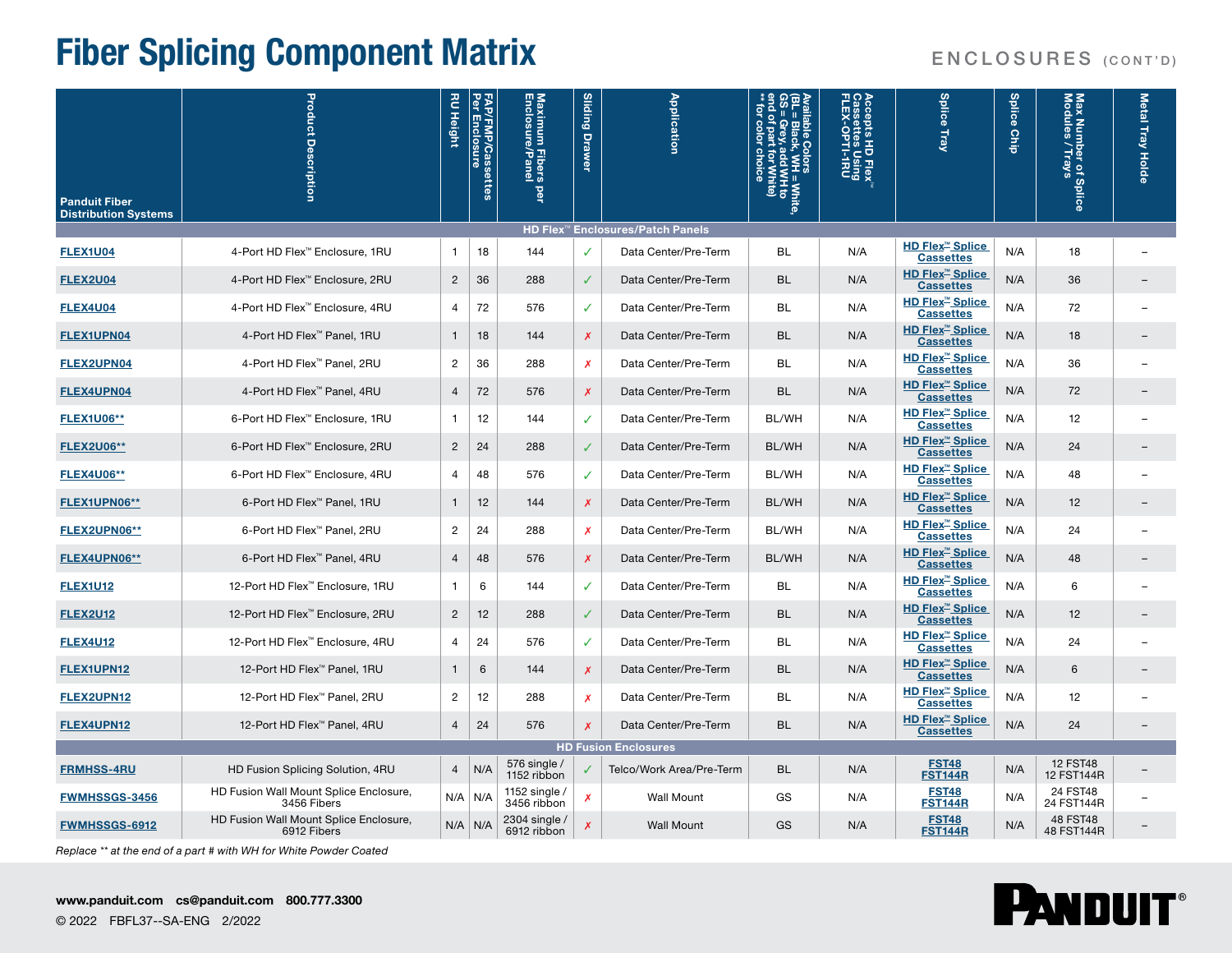## Fiber Splicing Component Matrix CASSETTES

|                                                     |                                                          | Port Count     |                     | <b>Notes</b>                                                                            | <b>KEY</b>       |
|-----------------------------------------------------|----------------------------------------------------------|----------------|---------------------|-----------------------------------------------------------------------------------------|------------------|
|                                                     |                                                          |                |                     |                                                                                         | $OS2 = blue$     |
| <b>Panduit Fiber</b><br><b>Distribution Systems</b> | <b>Product<br/>Description</b>                           |                | <b>Fiber Count</b>  |                                                                                         | $OM3/OM4 = aqua$ |
|                                                     |                                                          |                |                     | <b>Opticom<sup>®</sup> Splice Cassettes</b>                                             | $OM5 = lime$     |
|                                                     |                                                          |                | <b>SC Adapters</b>  |                                                                                         | $APC = green$    |
| <b>FCS9N-12-03P</b>                                 | OS2 SC adapters with 250um pigtails                      | 12             | 12                  | Preloaded with Discrete pigtails                                                        | $24$ fiber = red |
| FCS9N-12-SAP                                        | OS2 SC/APC adapters with 250um pigtails                  | 12             | 12                  | Preloaded with Discrete pigtails                                                        |                  |
| FCSZO-12-03P                                        | OM3/OM4 SC adapters with 250um pigtails                  | 12             | 12                  | Preloaded with Discrete pigtails                                                        |                  |
|                                                     |                                                          |                | <b>LC Adapters</b>  |                                                                                         |                  |
| <b>FCS9N-12-10P</b>                                 | OS2 LC adapters with 250um pigtails                      | 6              | 12                  | Preloaded with Discrete pigtails                                                        |                  |
| <b>FCS9N-12-10R</b>                                 | OS2 LC adapters with flat Ribbon fiber leads             | 6              | 12                  | Preloaded with Ribbon pigtails                                                          |                  |
| FCS9N-12-LAP                                        | OS2 LC/APC adapters with 250um pigtails                  | 6              | 12                  | Preloaded with Discrete pigtails                                                        |                  |
| FCS9N-12-LAR                                        | OS2 LC/APC adapters with flat Ribbon fiber leads         | 6              | 12                  | Preloaded with Ribbon pigtails                                                          |                  |
| <b>FCSZO-12-10P</b>                                 | OM3/OM4 LC adapters with 250um pigtails                  | 6              | 12                  | Preloaded with Discrete pigtails                                                        |                  |
| <b>FCSZO-12-10R</b>                                 | OM3/OM4 LC adapters with flat Ribbon fiber leads         | 6              | 12                  | Preloaded with Ribbon pigtails                                                          |                  |
|                                                     |                                                          |                |                     | Opticom <sup>®</sup> FAPS                                                               |                  |
|                                                     |                                                          |                |                     | <b>SC Duplex Adapters</b>                                                               |                  |
| <b>FAP*WBUDSCZ</b>                                  | OS2 FAP with * blue SC Duplex adapters                   | N/A            | N/A                 | Replace * with 2, 3, 4, or 6 for adapter count needed                                   |                  |
| <b>FAP*WAGDSCZ</b>                                  | OS2 FAP with * green angled SC Duplex adapters           | N/A            | N/A                 | Replace * with 2, 3, 4, or 6 for adapter count needed                                   |                  |
| <b>FAP*WAQDSCZ</b>                                  | OM3/OM4 FAP with * aqua SC Duplex adapters               | N/A            | N/A                 | Replace * with 2, 3, 4, or 6 for adapter count needed                                   |                  |
|                                                     |                                                          |                |                     | <b>SC Simplex Adapters</b>                                                              |                  |
| <b>FAP*WBUSCZ</b>                                   | OS2 FAP with * blue SC Simplex adapters                  | N/A            | N/A                 | Replace * with 6 or 12 for adapter count needed; ex FAP12WBUSCZ for 12 simplex adapters |                  |
| <b>FAP*WAGSCZ</b>                                   | OS2 FAP with * green angled SC Simplex adapters          | N/A            | N/A                 | Replace * with 6 or 12 for adapter count needed; ex FAP12WAGSCZ for 12 simplex adapters |                  |
| <b>FAP6WAQSCZ</b>                                   | OM3/OM4 FAP with 6 aqua SC Simplex adapters              | N/A            | N/A                 | Only available in 6 simplex adapters                                                    |                  |
|                                                     |                                                          |                |                     | <b>LC Duplex Adapters</b>                                                               |                  |
| <b>FAP*WBUDLCZ</b>                                  | OS2 FAP with * LC blue Duplex Zirconia Adapters          | <b>NA</b>      | <b>NA</b>           | Replace * with 6, 8, or 12; ex FAP12WBUDLCZ                                             |                  |
| <b>FAP*WAGDLCZ</b>                                  | OS2 FAP with * LC green angled Duplex Zirconia Adapters  | NA             | <b>NA</b>           | Replace * with 6 or 12 only; ex FAP12WAGDLCZ                                            |                  |
| <b>FAP*WAQDLCZ</b>                                  | OM3/OM4 FAP with * LC aqua Duplex Zirconia Adapters      | <b>NA</b>      | <b>NA</b>           | Replace * with 6, 8, or 12; ex FAP12WAQDLCZ                                             |                  |
| <b>FAP*WWDLCZ</b>                                   | OM5 FAP with * LC lime Duplex Zirconia Adapters          | NA             | NA                  | Replace * with 6 or 12 only; ex FAP12WWDLCZ                                             |                  |
|                                                     |                                                          |                |                     | <b>LC Simplex Adapters</b>                                                              |                  |
| <b>FAP12WBULCZ</b>                                  | OS2 with 12 LC Simplex Zirconia Adapters                 | 12             | 12                  | 12 Adapters only                                                                        |                  |
| FAP12WAQLCZ                                         | OM3/OM4 with 12 LC Simplex Zirconia Adapters             | 12             | 12                  | 12 Adapters only                                                                        |                  |
|                                                     | *Keyed Opticom® Duplex LC FAP's available on Panduit.com |                |                     |                                                                                         |                  |
|                                                     |                                                          |                | <b>MPO Adapters</b> |                                                                                         |                  |
| <b>FAPH0412**MPO</b>                                | 4 position, 12 Fiber Horizontal MPO FAP                  | 4              | 48                  | Replace ** with BL for Key-Up/Key-Down, or CG for Key-Up/Key-Up                         |                  |
| FAPH0612**MPO                                       | 6 position, 12 Fiber Horizontal MPO FAP                  | 6              | 72                  | Replace ** with BL for Key-Up/Key-Down, or CG for Key-Up/Key-Up                         |                  |
| FAPH0812**MPO                                       | 8 position, 12 Fiber Horizontal MPO FAP                  | 8              | 96                  | Replace ** with BL for Key-Up/Key-Down, or CG for Key-Up/Key-Up                         |                  |
| <b>FAPH1212**MPO</b>                                | 12 position, 12 Fiber Horizontal MPO FAP                 | 12             | 144                 | Replace ** with BL for Key-Up/Key-Down, or CG for Key-Up/Key-Up                         |                  |
| <b>FAPH1612**MPO</b>                                | 16 position, 12 Fiber Horizontal MPO FAP                 | 16             | 192                 | Replace ** with BL for Key-Up/Key-Down, or CG for Key-Up/Key-Up                         |                  |
| <b>FAPH1812**MPO</b>                                | 18 position, 12 Fiber Horizontal MPO FAP                 | 18             | 216                 | Replace ** with BL for Key-Up/Key-Down, or CG for Key-Up/Key-Up                         |                  |
| <b>FAPV0412**MPO</b>                                | 4 position, 12 Fiber Vertical MPO FAP                    | 4              | 48                  | Replace ** with BL for Key-Up/Key-Down, or CG for Key-Up/Key-Up                         |                  |
| <b>FAPV0612**MPO</b>                                | 6 position, 12 Fiber Vertical MPO FAP                    | 6              | 72                  | Replace ** with BL for Key-Up/Key-Down, or CG for Key-Up/Key-Up                         |                  |
| FAPH0812**MPO                                       | 8 position, 12 Fiber Vertical MPO FAP                    | 8              | 96                  | Replace ** with BL for Key-Up/Key-Down, or CG for Key-Up/Key-Up                         |                  |
| FAPH**24RDMPO                                       | 100G ** position, 24 Fiber Horizontal MPO FAP            | $\overline{4}$ | 96                  | Replace ** with 04, 06, 08, 12. Type A Key-Up/Key-Down RED                              |                  |

### **www.panduit.com cs@panduit.com 800.777.3300** © 2022 FBFL37--SA-ENG 2/2022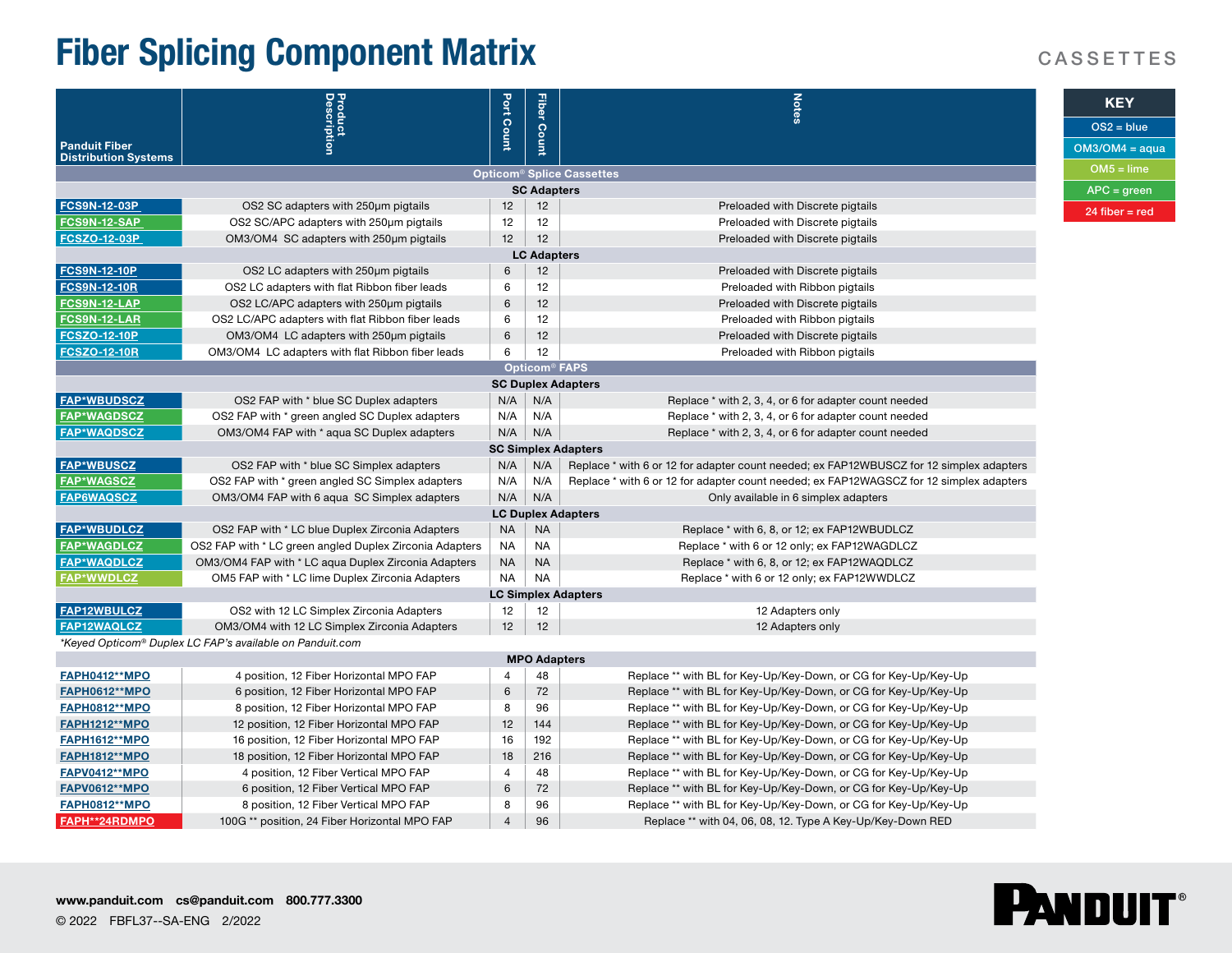## **Fiber Splicing Component Matrix**

| <b>CASSETTES</b> (CONT'D) |  |
|---------------------------|--|
|---------------------------|--|

KEY  $OS2 = blue$  $OM3/OM4 = aqua$  $OM5 =$  lime APC = green 24 fiber = red

|                                             |                                                         |            |                     | <b>Notes</b>                                |  |  |  |  |
|---------------------------------------------|---------------------------------------------------------|------------|---------------------|---------------------------------------------|--|--|--|--|
|                                             |                                                         |            |                     |                                             |  |  |  |  |
| <b>Panduit Fiber</b>                        | Product<br>Description                                  | Port Count | <b>Fiber Count</b>  |                                             |  |  |  |  |
| <b>Distribution Systems</b>                 |                                                         |            |                     |                                             |  |  |  |  |
| <b>HD Flex<sup>™</sup> Splice Cassettes</b> |                                                         |            |                     |                                             |  |  |  |  |
|                                             |                                                         |            | <b>SC Adapters</b>  |                                             |  |  |  |  |
| <b>FHS9N-12-03P</b>                         | OS2, SC Discrete pigtails, Standard IL                  | 12         | 12                  | Preloaded with Discrete pigtails            |  |  |  |  |
| <b>FHS9N-12-3AP</b>                         | OS2, SC/APC Discrete pigtails, Standard IL              | 12         | 12                  | Preloaded with Discrete pigtails            |  |  |  |  |
| <b>FHSZA-12-03P</b>                         | OM4, SC Discrete pigtails, Ultra IL                     | 12         | 12                  | Preloaded with Discrete pigtails            |  |  |  |  |
| <b>FHS9N-12-03R</b>                         | OS2, SC Ribbon pigtails, Standard IL                    | 12         | 12                  | Preloaded with Ribbon pigtails              |  |  |  |  |
| <b>FHS9N-12-3AR</b>                         | OS2, SC/APC Ribbon pigtails, Standard IL                | 12         | 12                  | Preloaded with Ribbon pigtails              |  |  |  |  |
| <b>FHSZA-12-03R</b>                         | OM4, SC Ribbonized pigtails, Ultra IL                   | 12         | 12                  | Preloaded with Ribbon pigtails              |  |  |  |  |
|                                             |                                                         |            | <b>LC Adapters</b>  |                                             |  |  |  |  |
| <b>FHS9N-12-10P</b>                         | OS2 LC Discrete pigtails, Standard IL                   | 6          | 12                  | Preloaded with Discrete pigtails            |  |  |  |  |
| FHS9N-12-LAP                                | OS2 LC/APC Discrete pigtails, Standard IL               | 6          | 12                  | Preloaded with Discrete pigtails            |  |  |  |  |
| <b>FHSXO-12-10P</b>                         | OM3 LC Discrete pigtails, Optimized IL                  | 6          | 12                  | Preloaded with Discrete pigtails            |  |  |  |  |
| <b>FHSZO-12-10P</b>                         | OM4 LC Discrete pigtails, Optimized IL                  | 6          | 12                  | Preloaded with Discrete pigtails            |  |  |  |  |
| <b>FHSZA-12-10P</b>                         | OM4 LC Discrete pigtails, Ultra IL                      | 6          | 12                  | Preloaded with Discrete pigtails            |  |  |  |  |
| <b>FHS9N-12-10R</b>                         | OS2 LC Ribbonized pigtail, Standard IL                  | 6          | 12                  | Preloaded with Ribbon pigtails              |  |  |  |  |
| FHS9N-12-LAR                                | OS2 LC/APC Ribbonized pigtails, Standard IL             | 6          | 12                  | Preloaded with Ribbon pigtails              |  |  |  |  |
| <b>FHSXO-12-10R</b>                         | OM3 LC Ribbonized pigtail, Optimized IL                 | 6          | 12                  | Preloaded with Ribbon pigtails              |  |  |  |  |
| <b>FHSZO-12-10R</b>                         | OM4 LC Ribbonized pigtail, Optimized IL                 | 6          | 12                  | Preloaded with Ribbon pigtails              |  |  |  |  |
| <b>FHSZA-12-10R</b>                         | OM4 LC Ribbonized pigtail, Ultra IL                     | 6          | 12                  | Preloaded with Ribbon pigtails              |  |  |  |  |
| <b>FHS9N-24-10P</b>                         | OS2 LC Discrete pigtails, Standard IL                   | 12         | 24                  | Preloaded with Discrete pigtails            |  |  |  |  |
| FHS9N-24-LAP                                | OS2 LC/APC Discrete pigtails, Standard IL               | 12         | 24                  | Preloaded with Discrete pigtails            |  |  |  |  |
| <b>FHSZA-24-10P</b>                         | OM4 LC Discrete pigtails, Ultra IL                      | 12         | 24                  | Preloaded with Discrete pigtails            |  |  |  |  |
| <b>FHS9N-24-10R</b>                         | OS2 LC Ribbonized pigtails, Standard IL                 | 12         | 24                  | Preloaded with Ribbon pigtails              |  |  |  |  |
| FHS9N-24-LAR                                | OS2 LC/APC Ribbonized pigtails, Standard IL             | 12         | 24                  | Preloaded with Ribbon pigtails              |  |  |  |  |
| <b>FHSZA-24-10R</b>                         | OM4 LC Discrete pigtails, Ultra IL                      | 12         | 24                  | Preloaded with Ribbon pigtails              |  |  |  |  |
| <b>FHSN-24</b>                              | Splice Only Blank front cassette                        | 12         | 24                  | Preloaded with pigtails and ribbon          |  |  |  |  |
|                                             |                                                         |            |                     | <b>HD Flex<sup>™</sup> Splice Cassettes</b> |  |  |  |  |
|                                             |                                                         |            | <b>SC Adapters</b>  |                                             |  |  |  |  |
| <b>FHS9N-12-10N</b>                         | FAP Cassette w/ OS2 LC blue zirconia adapters           | 6          | 12                  | LC Pigtails not included                    |  |  |  |  |
| FHS9N-12-LAN                                | FAP Cassette w/ OS2 LC/APC green zirconia adapters      | 6          | 12                  | LC Pigtails not included                    |  |  |  |  |
| <b>FHSXN-12-10N</b>                         | FAP Cassette w/ OM3 LC aqua zirconia adapters           | 6          | 12                  | LC Pigtails not included                    |  |  |  |  |
|                                             |                                                         |            | <b>MPO Adapters</b> |                                             |  |  |  |  |
| <b>FHMP-6-ABL</b>                           | 6 port MPO FAP Cassette, Type A adapters, black         | 6          | 72                  | Key-Up/Key Down Type A                      |  |  |  |  |
| FHMP-6-ARD                                  | 6 port MPO FAP Cassette, Type A adapters, red           | 6          | 144                 | Key Up/Key-Down Type A                      |  |  |  |  |
| FHMP-6-BCG                                  | 6 port MPO FAP Cassette, Type B Adapters, charcoal gray | 6          | 72                  | Key Up/Key-Up Type B                        |  |  |  |  |
| FHMPW-6-ABL                                 | 6 port MPO FAP Cassette, Type A Adapters, black         | 6          | 72                  | Key-Up/Key Down Type A OM5                  |  |  |  |  |
| FHMPW-6-BCG                                 | 6 port MPO FAP Cassette, Type B Adapters, charcoal gray | 6          | 72                  | Key Up/Key-Up Type B OM5                    |  |  |  |  |

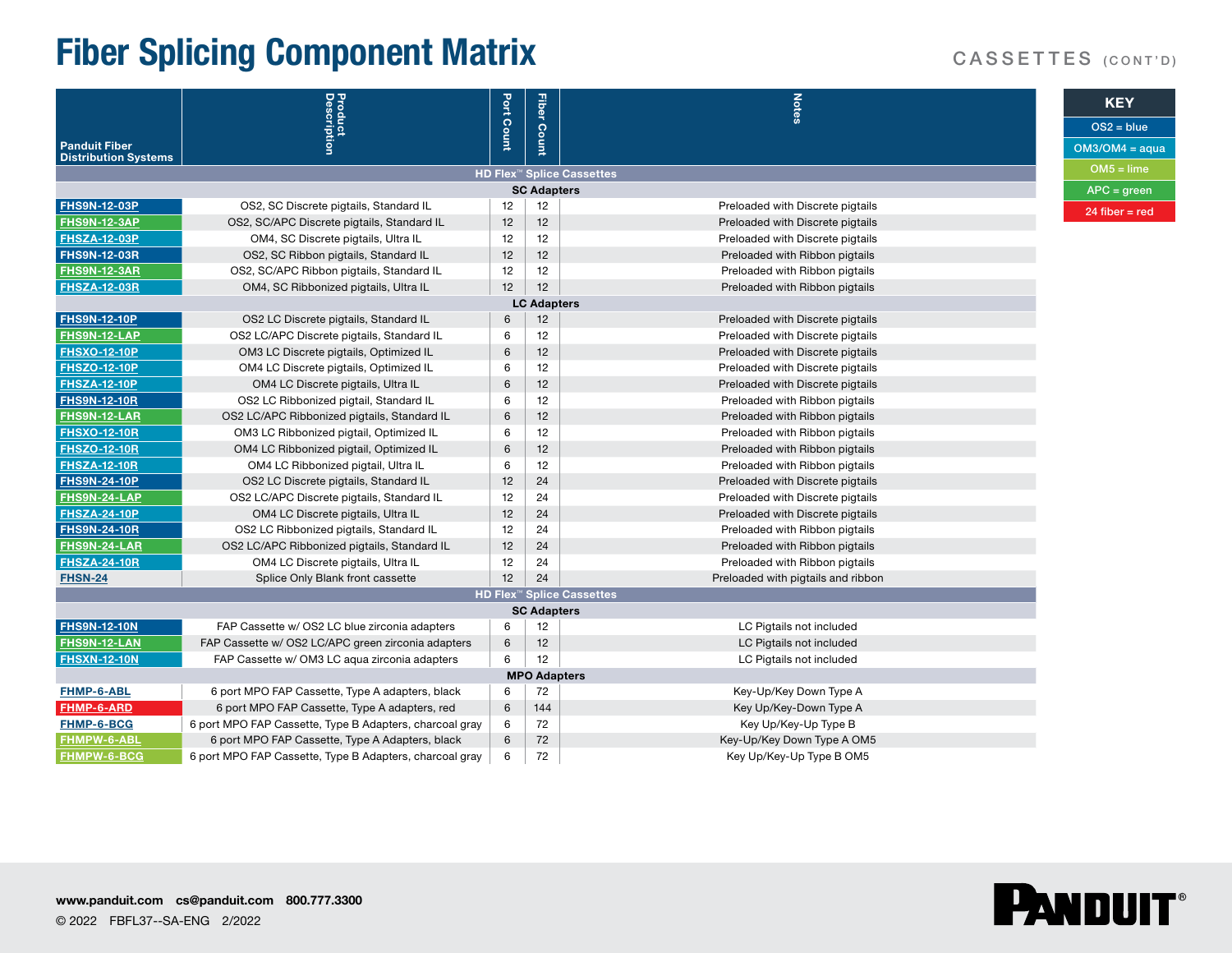# Fiber Splicing Component Matrix CONNECTIVITY

|                                | <b>Product<br/>Description</b>                                                                                              |                    | <b>Notes</b>                                                                                                                              | <b>KEY</b>       |  |  |  |  |
|--------------------------------|-----------------------------------------------------------------------------------------------------------------------------|--------------------|-------------------------------------------------------------------------------------------------------------------------------------------|------------------|--|--|--|--|
|                                |                                                                                                                             |                    |                                                                                                                                           | $OS2 = blue$     |  |  |  |  |
| <b>Panduit Fiber</b>           |                                                                                                                             | <b>Fiber Count</b> |                                                                                                                                           | $OM3/OM4 = aqua$ |  |  |  |  |
| <b>Distribution Systems</b>    | 900-Micron Buffered Pigtail Sets                                                                                            |                    |                                                                                                                                           | $OM5 = lime$     |  |  |  |  |
|                                | <b>LC Simplex</b>                                                                                                           |                    |                                                                                                                                           | $APC = green$    |  |  |  |  |
|                                | OS2 1-Fiber 900um Buffered Patch Cord No Jacket LC to Pigtail,                                                              |                    | Replace * with 6 for 6-fiber or T for 12-fiber                                                                                            |                  |  |  |  |  |
| F9*BN1NNNSZM00x                | Std IL, Set of * (6 or 12) with TIA-568 Buffer Colors                                                                       | 6 or 12            | Replace x with 1 or 2 (1m or 2m only)                                                                                                     | $24$ fiber = red |  |  |  |  |
| <b>F9*BNB1NNSZM00x</b>         | OS2 1-Fiber 900um Buffered Patch Cord No Jacket LC/APC to Pigtail,<br>Std IL, Set of * (6 or 12) with TIA-568 Buffer Colors | 6 or 12            | Replace * with 6 for 6-fiber or T for 12-fiber<br>Replace x with 1 or 2 (1m or 2m only)                                                   |                  |  |  |  |  |
| FX*BN1NNNSZM00x                | OM3 1-Fiber 900um Buffered Patch Cord No Jacket LC to Pigtail,<br>Std IL, Set of * (6 or 12) with TIA-568 Buffer Colors     | 6 or 12            | Replace * with 6 for 6-fiber or T for 12-fiber<br>Replace x with 1 or 2 (1m or 2m only)                                                   |                  |  |  |  |  |
| FZ*BN1NNNSZM00x                | OM4 1-Fiber 900um Buffered Patch Cord No Jacket LC to Pigtail,<br>Std IL, Set of * (6 or 12) with TIA-568 Buffer Colors     | 6 or 12            | Replace * with 6 for 6-fiber or T for 12-fiber<br>Replace x with 1 or 2 (1m or 2m only)                                                   |                  |  |  |  |  |
|                                | <b>SC Simplex</b>                                                                                                           |                    |                                                                                                                                           |                  |  |  |  |  |
| F9*BN3NNNSZM00x                | OS2 1-Fiber 900um Buffered Patch Cord No Jacket SC to Pigtail,<br>Std IL, Set of * (6 or 12) with TIA-568 Buffer Colors     | 6 or 12            | Replace * with 6 for 6-fiber or T for 12-fiber<br>Replace x with 1 or 2 (1m or 2m only)                                                   |                  |  |  |  |  |
| F9*BNANNNSZM00x                | OS2 1-Fiber 900um Buffered Patch Cord No Jacket SC/APC to Pigtail,<br>Std IL, Set of * (6 or 12) with TIA-568 Buffer Colors | 6 or 12            | Replace * with 6 for 6-fiber or T for 12-fiber<br>Replace x with 1 or 2 (1m or 2m only)                                                   |                  |  |  |  |  |
| FX*BN3NNNSZM00x                | OM3 1-Fiber 900um Buffered Patch Cord No Jacket SC to Pigtail,<br>Std IL, Set of * (6 or 12) with TIA-568 Buffer Colors     | 6 or 12            | Replace * with 6 for 6-fiber or T for 12-fiber<br>Replace x with 1 or 2 (1m or 2m only)                                                   |                  |  |  |  |  |
| FZ*BN3NNNSZM00x                | OM4 1-Fiber 900um Buffered Patch Cord No Jacket SC to Pigtail,<br>Std IL, Set of * (6 or 12) with TIA-568 Buffer Colors     | 6 or 12            | Replace * with 6 for 6-fiber or T for 12-fiber<br>Replace x with 1 or 2 (1m or 2m only)                                                   |                  |  |  |  |  |
|                                | 900-Micron Buffered Pigtail                                                                                                 |                    |                                                                                                                                           |                  |  |  |  |  |
|                                | <b>LC Simplex</b>                                                                                                           |                    |                                                                                                                                           |                  |  |  |  |  |
| F91BN1NNNSNM00x                | OS2 1 Fiber 900um Buffered Patch Cord No Jacket LC to Pigtail                                                               | $\mathbf{1}$       | Replace x with 1, 2, or 3 meters                                                                                                          |                  |  |  |  |  |
| F91BNB1NNSNM00x                | OS2 1 Fiber 900um Buffered Patch Cord No Jacket LC/APC to Pigtail                                                           | $\overline{1}$     | Replace x with 1, 2, or 3 meters                                                                                                          |                  |  |  |  |  |
| FX1BN1NNNSNM00x                | OM3 1 Fiber 900um Buffered Patch Cord No Jacket LC to Pigtail                                                               | $\mathbf{1}$       | Replace x with 1, 2, or 3 meters                                                                                                          |                  |  |  |  |  |
| FZ1BN1NNNSNM00x                | OM4 1 Fiber 900um Buffered Patch Cord No Jacket LC to Pigtail                                                               | $\overline{1}$     | Replace x with 1, 2, or 3 meters                                                                                                          |                  |  |  |  |  |
| FW1BN1NNNSNM00x                | OM5 1 Fiber 900um Buffered Patch Cord No Jacket LC to Pigtail                                                               | $\mathbf{1}$       | Replace x with 1, 2, or 3 meters                                                                                                          |                  |  |  |  |  |
|                                | <b>SC Simplex</b>                                                                                                           |                    |                                                                                                                                           |                  |  |  |  |  |
| F91BN3NNNSNM00x                | OS2 1 Fiber 900um Buffered Patch Cord No Jacket SC Simplex to Pigtail                                                       | $\overline{1}$     | Replace x with 1, 2, or 3 meters                                                                                                          |                  |  |  |  |  |
| F91BNANNNSNM00x                | OS2 1 Fiber 900um Buffered Patch Cord No Jacket SC/APC<br>Simplex to Pigtail                                                | $\mathbf{1}$       | Replace x with 1, 2, or 3 meters                                                                                                          |                  |  |  |  |  |
| FX1BN3NNNSNM00x                | OM3 1 Fiber 900um Buffered Patch Cord No Jacket SC Simplex to Pigtail                                                       | $\overline{1}$     | Replace x with 1, 2, or 3 meters                                                                                                          |                  |  |  |  |  |
| FZ1BN3NNNSNM00x                | OM4 1 Fiber 900um Buffered Patch Cord No Jacket SC Simplex to Pigtail                                                       | $\mathbf{1}$       | Replace x with 1, 2, or 3 meters                                                                                                          |                  |  |  |  |  |
| 12 Strand LC/SC Pigtail Trunks |                                                                                                                             |                    |                                                                                                                                           |                  |  |  |  |  |
| F9TSR17NNSNM***                | OS2 12-Fiber OFNR trunk pigtail with LC Simplex connectors, 18" Breakout,<br>Stan IL, Meters                                | 12                 | Blue, Orange, Green, Brown, Slate, White, Red, Black, Yellow, Violet, Rose, Aqua.<br>Replace *** with 001, 002, 003 for 1, 2, or 3 meters |                  |  |  |  |  |
| <b>FXTSR17NNSNM***</b>         | OM3 12-Fiber OFNR trunk pigtail with LC Simplex connectors, 18" Breakout,<br>Stan IL, Meters                                | 12                 | Blue, Orange, Green, Brown, Slate, White, Red, Black, Yellow, Violet, Rose, Aqua.<br>Replace *** with 001, 002, 003 for 1, 2, or 3 meters |                  |  |  |  |  |
| F9TSR37NNSNM***                | OS2 12-Fiber OFNR trunk pigtail with SC Simplex connectors, 18" Breakout,<br>Stan IL, No Pulling Eye, Meters                | 12                 | Blue, Orange, Green, Brown, Slate, White, Red, Black, Yellow, Violet, Rose, Aqua.<br>Replace *** with 001, 002, 003 for 1, 2, or 3 meters |                  |  |  |  |  |
| FXTSR37NNSNM***                | OM3 12-Fiber OFNR trunk pigtail with SC connectors, 18" Breakout,<br>Stan IL, Meters                                        | 12                 | Blue, Orange, Green, Brown, Slate, White, Red, Black, Yellow, Violet, Rose, Aqua.<br>Replace *** with 001, 002, 003 for 1, 2, or 3 meters |                  |  |  |  |  |
|                                | QuickNet <sup>™</sup> PanMPO/MPO Ribbon Pigtail Assemblies                                                                  |                    |                                                                                                                                           |                  |  |  |  |  |
| F9TCNxNNNSNM***                | OS2 12-Fiber 250um Bare Fiber Ribbon pigtail with x connector, Stan IL                                                      | 12                 | Replace x with Connector (5=MPO Female, 6=MPO Male, 7=PanMPO Female,<br>8=PanMPO Male), Replace *** with meters (ex 003)                  |                  |  |  |  |  |
| <b>FZTCNxNNNONM***</b>         | OM4 12-Fiber 250um Bare Fiber Ribbon pigtail with x connector, Opt IL                                                       | 12                 | Replace x with Connector (5=MPO Female, 6=MPO Male, 7=PanMPO Female,<br>8=PanMPO Male), Replace *** with meters (ex 003)                  |                  |  |  |  |  |